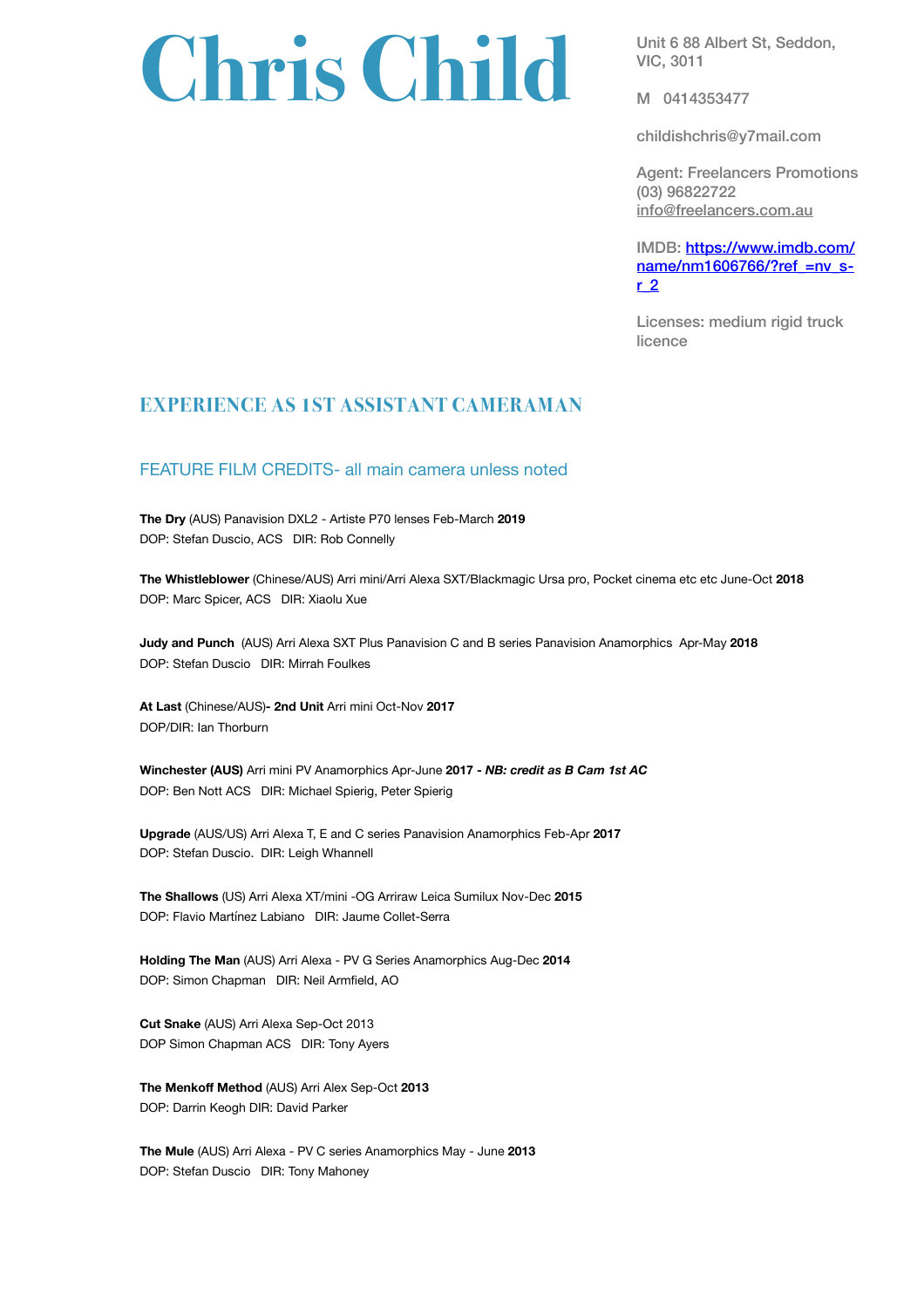**Healing** (AUS) Arri Alexa Feb-March **2013** DOP: Andrew Lesnie ACS, ASC, DIR: Craig Monahan

**Blinder** (AUS Independent) Red Epic Jan-April **2012** DOP: Greg De Marigny DIR: Richard Gray

**Kath and Kim The Filum** (AUS) 35mm - Panaflex Aug - Nov **2011** DOP: David Parker, ACS DIR: Ted Emery

**John Doe** (AUS) HD - Red One May - June **2011** DOP: David Parker, ACS DIR: Kel Dolan

**The Cup** (AUS) HD - Sony F35 Jul - Sept **2010** DOP: David Burr, ACS DIR: Simon Wincer

**Big Mammas Boy** (AUS) HD - Sony F35 Apr - May **2010** DOP: Judd Overton DIR: Franco di Chiera

**South Solitary** (AUS) 16mm Arri SR3 Oct - Dec **2009** DOP: Anna Howard, ACS DIR: Shirley Barrett

**Matching Jack** (AUS) HD - Sony F23 Apr-May **2009** DOP: David Parker, ACS DIR: Nadia Tass

**Blessed** (AUS) 16mm Aaton Xtera Oct-Nov **2008** DOP: Geoffrey Burton, ACS DIR: Anna Kokkinos

**My Year Without Sex** (AUS) 16mm Arri SR3 Apr-May **2008** DOP: Graham Wood DIR: Sarah Watt

#### TELEVISION CREDITS

**Romper Stomper** (Stan) Red Epic Zeiss Super Speeds June -Oct **2017**  DOP: Bonnie Elliot ACS. DIR: Geoffrey Wright, James Napier Robertson, Daina Reid

**The Leftovers season 3** - (US)Arri Alexa Plus **2016** DOP's: John Grillo, Robert Humphries ACS DIR: Mimi Leder, Carl Franklin, Keith Gordon, Craig Zobel, Dan Sakheim, Nicole Kassell

**Beaconsfield** - HD Arri Alexa Jul-Aug **2011**  DOP: Toby Oliver ACS DIR: Glendyn Ivan

**The Slap** - HD Arri Alexa Jan-Mar **2011**  DOP: Andrew Commis ACS DIR's: Tony Ayres, Robert Connelly, Jessica Hobbs, Matt Saville

**Saved** (AUS) SBS B-Camera PV Genesis Aug-Sep **2008** DOP: Anna Howard ACS DIR: Tony Ayres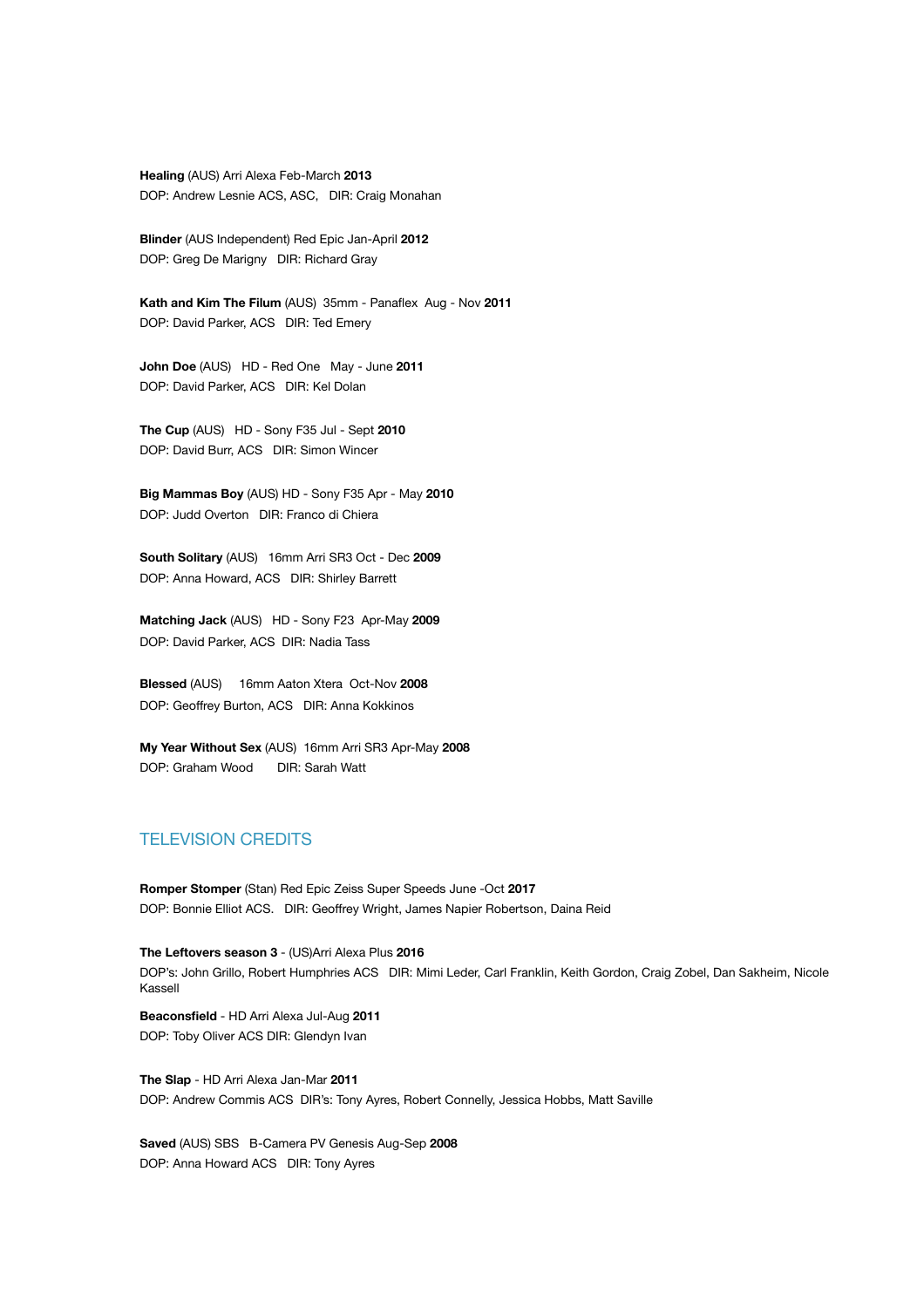#### TELEVISION CREDITS - ADDITIONALS

**The Pacific** (US) Red Unit - **C-Camera** (10 days) 35mm Arri ST/435/235 Jan-Feb **2008** DOP: Stephen Windon, ACS 

Blue Unit - **C-Camera** (3 days) 35mm Arri ST/235 Feb **2008** DOP: Remi Adefarasin, BSC

# TELEVISION DOCUMENTARY CREDIT

Fish Out Of Water (AUS) Foxtel Hosted by Ian Thorpe HD- Panavised HDW900F DOP: Marcus Windon DIR: Richard Gray Apr-May **2007**

# **TELEVISION COMMERCIAL EXPERIENCE**

More than 500 commercials as a 1st and 2nd AC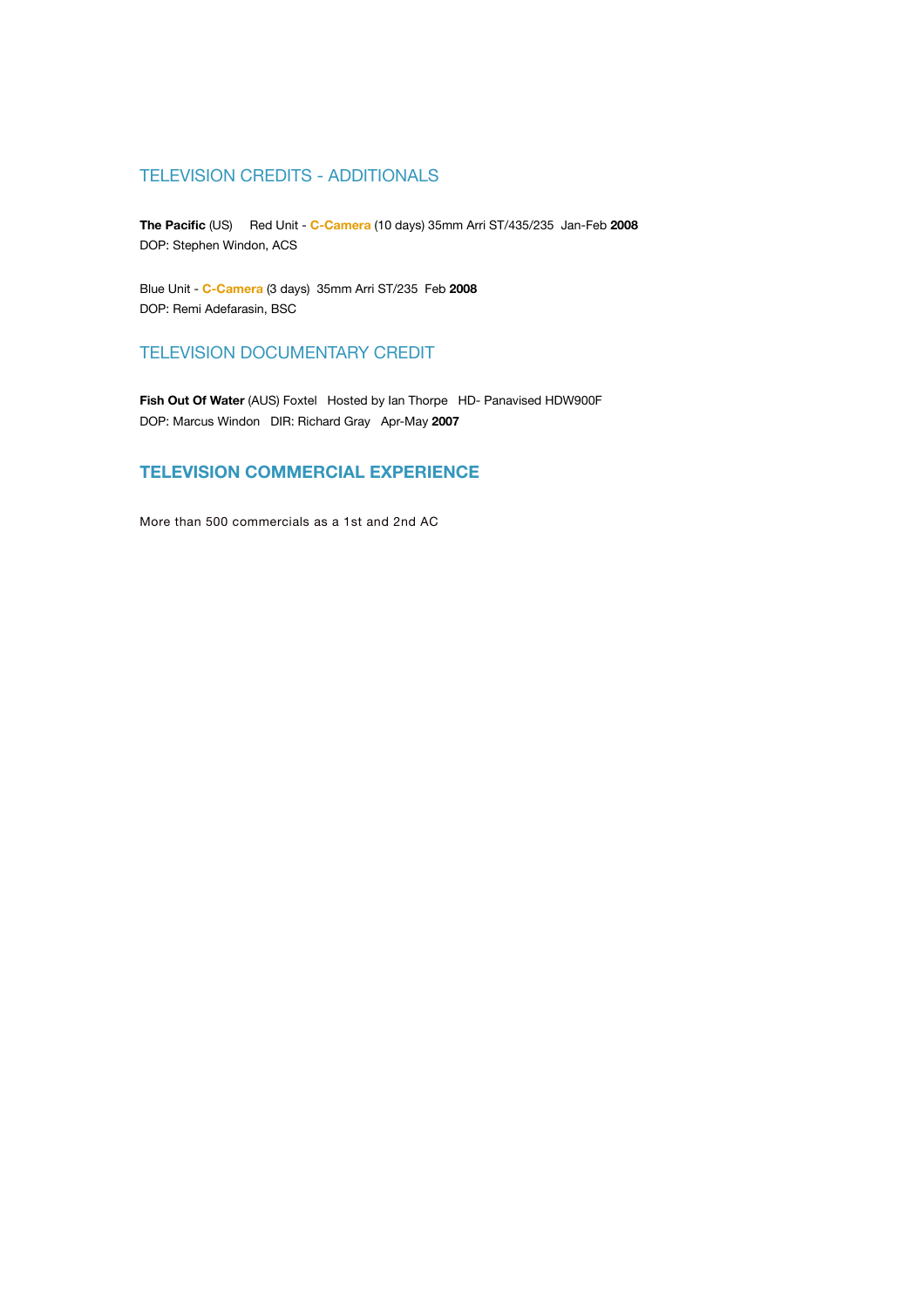#### **EXPERIENCE AS 2ND ASSISTANT CAMERAMAN**

#### FEATURE FILM CREDITS - all main camera unless noted

**Where The Wild Things Are** (US) PV Millenium XL, Arri 235, Aaton 35mm Aug-Dec **2006** DOP: Lance Accord DIR: Spike Jonze

**Romulus, My Father** (AUS) Moviecam April-June **2006**  DOP: Geoff Simpson DIR: Richard Roxburgh

**Boytown** (AUS) PV GII, Millenium XL Nov-Dec **2005**  DOP: Mark Wareham DIR: Kevin Carlin

**Charlottes Web 2nd Unit** (US) *B-Cam* Arri 435/PV Apr-Jun **2005** DOP: John Mahaffie DIR: E.J. Foerster

**Like Minds** (AUS/UK) PV GII Dec **2004** DOP: Nigel Bluck DIR: Gregory Read

**Darkness Falls**, AKA: Don't Peek (US) *Truck Loader* Jan **2002** DOP: Dan Laustsen DIR: Jonathan Liebesman

**Take Away** (AUS) Arri BL Mar-Apr **2002** DOP: Peter Zakharov DIR: Marc Gracie

**Visitors** (AUS) PV Millenium XL Nov-Dec **2001**  DOP: Ellery Ryan DIR: Richard Franklin

#### TELEVISION CREDITS

**Tripping Over** (AUS/UK) Arri SR3 Jun-Aug **2006** DOP: Giulio Biccari

**Nightmares and Dreamscapes EP1 "Battleground"** PV GII Jan-Feb **2006** DOP: John Stokes

**Murray Whelan Series "The Brush Off"** (AUS) Network 7, Arri SR3 **2004**  DOP: Ellery Ryan DIR: Sam Neill

**Short Cuts** (AUS) Arri SR3 **2001**  DOP's: Laszlo Baranyai, Toby Oliver, Dan Burstall,

**Horace & Tina** (AUS) Arri SR3 **2000**  DOP: Laszlo Baranyai